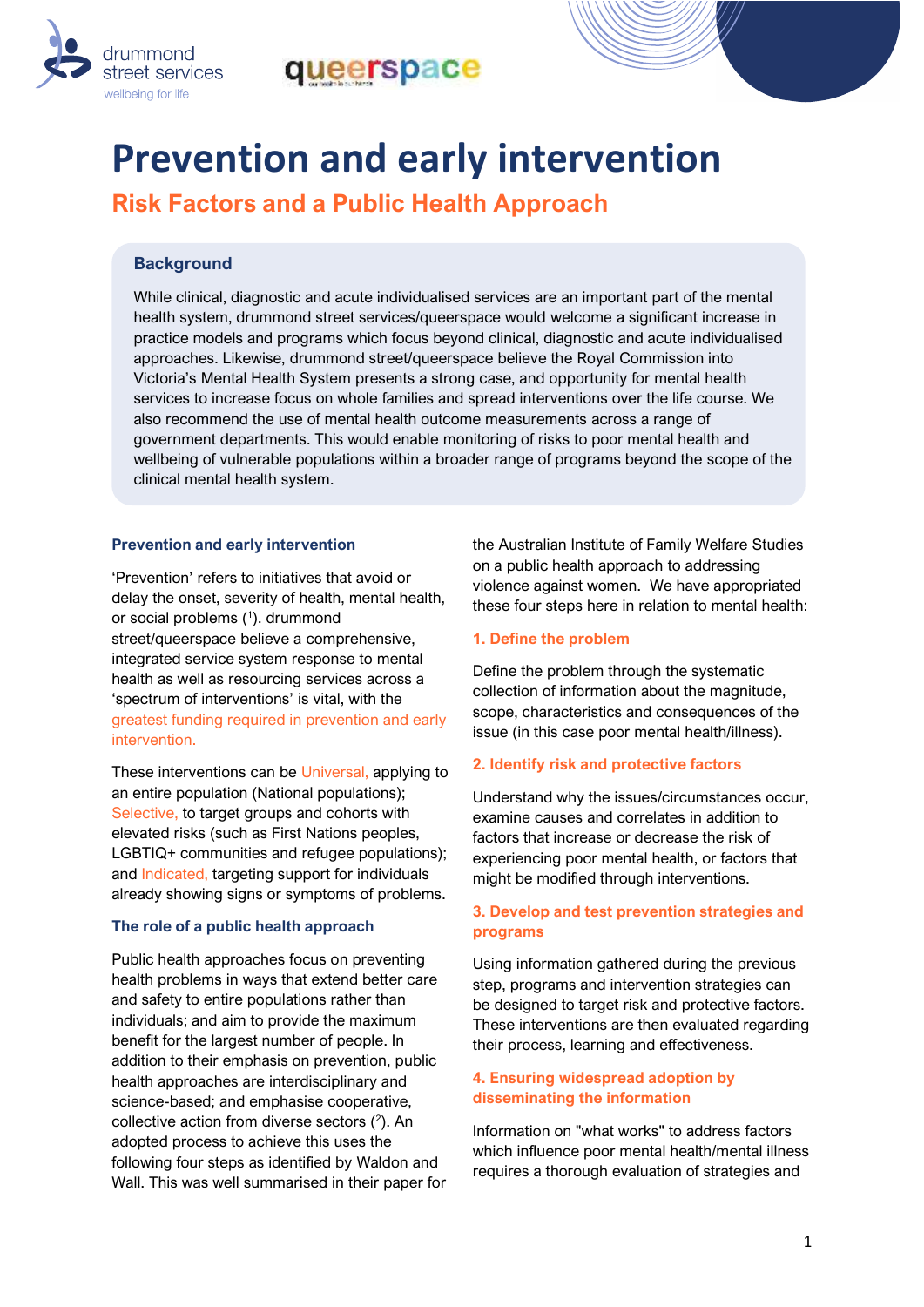# queerspace

interventions used to address it. Targeted analysis about what aspects of the interventions worked or didn't is important. Targeted analysis builds the evidence around prevention and enables information to be widely distributed, so successful interventions can be replicated and "scaled up" in a wide range of settings.

drummond

street services wellbeing for life

The effects of interventions on risk factors and targeted outcomes should be monitored, and their influence and cost-effectiveness should be evaluated over time  $(3)$ .

The application of a public health approach to Victoria's mental health system, alongside investing in and resourcing both 'upstream' (preventative measures), and 'downstream' (rescue/crisis measures) makes both good public wellbeing and economic policy sense. Prioritising prevention investment - before impacts for individual adults and children, their families and the broader community become entrenched and severe - can reduce significant disease and economic burden.

#### **Risk and protective factors**

Almost two decades ago, the Australian Government National Mental Health Strategy (2000), Promotion, Prevention and Early Intervention for Mental Health Monograph (The Monograph) outlined key elements widely accepted by mental health practitioners and researchers, that contribute to the development of mental health problems and illness  $(4)$ . The Monograph described a common set of risk and protective factors that impact people's health including the likelihood of being impacted by the following: mental illness; alcohol and other drug (AOD) abuse; violence; anti-social behaviour; crime and offending; school disengagement; and youth pregnancy. Similarly, a 2017 report on Prevention and Early Intervention Services for families identified these risks to wellbeing in addition to obesity; developmental injury; chronic illness and social exclusion  $(^5)$ .

Although significant many of these risk factors are modifiable, but only with the right investment and if government, health and social services work together and listen to communities.

#### **Prevention and early intervention initiatives should involve whole families**

Common family wellbeing risk and protective factors have been identified as priority areas for intervention. These are key to the development and resourcing of strategies which not only enhance children's mental health and wellbeing but turn the curve upwards in improving lifetime mental health outcomes.

Early identification of mental illness through strategic service integration that targets whole families is essential. When family life is examined through a developmental lens and across the life course it becomes clear how risk and protective factors are arranged over time and arise during key life transitions; i.e. parenthood, child commencing school, adolescence, family formation, separation etc. These risk and protective factors can also accumulate over time.

Research identifies the critical importance of the caregiving environment (including the health of parents, healthy family relationship dynamics and healthy parenting practices) to the mental health outcomes of children. The strength of the caregiving environment is crucial to health through pregnancy, child and parent resilience during the early years, child brain development and the long-term wellbeing of infants, children and adolescents ( 6 ).

Despite growing interest in youth mental health models, the current orientation of funding and delivery remains limited to centre-based care, private practice psychological workforces and predominantly individualized, clinical approaches. drummond street/queerspace believe there remains an over-reliance by both the State and Commonwealth on applying adult clinical models to children and young people, without supporting their family environments or parental/caring relationships in a holistic manner.

An analysis of data from the Longitudinal Study of Australian Children (LSAC) found amongst risk factors predisposing children to mental illness in adulthood, those that were family based were highly prevalent  $(7)$ . For example, between the ages of 2-9 years, hostile/angry or overprotective parenting was experienced by more than one in five children and between 10-13 years, and the two most prevalent risk factors were parenting that was low in warmth, or frequently hostile or angry.

drummond street/queerspace's own service data has shown children in the 5-10yrs age group exhibited a significant correlation (moderate in size) between adult and child mental